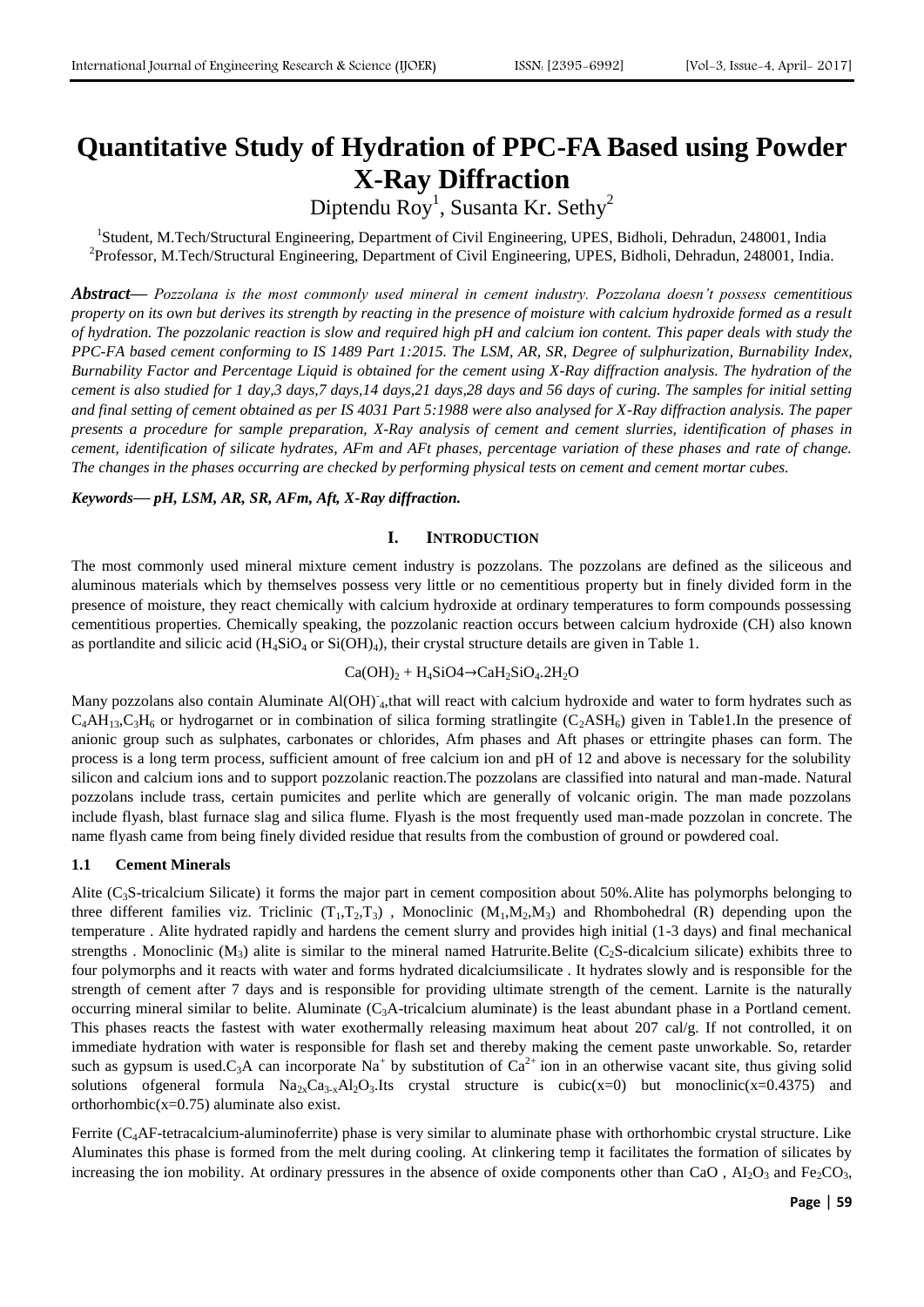the ferrite phase can be prepared with any composition in the solid solution series  $Ca_2(A1_xFe_{1-x})_2O_5$ , Where  $0 < x < 0.7$ . The mineral similar in composition to ferrite is called Brownmillerite. Other minor phases present in cement include oxides such as Na<sub>2</sub>O, K<sub>2</sub>O, SO<sub>3</sub>, MgO, loss on ignition,insoluble residueetc. These oxides are not present in cement in their pure form but exist in combined forms . The minerals resembling these combined phases include aphthitalite, langbeinite , arcanite, thenardite, periclase, syngenite(responsible for lumps formation in storedcement) ,calcite, anhydrite and lime (free lime).

## **1.2 Hydrated Products**

C-S-H gel (calcium silicate hydrate) is not only the most abundant about 50% of the hydration product but is also responsible for the most of the engineering properties of the cement. Generally two different types of C-S-H gel structures has been observed found in researches done by Viehland *et al*[1], Slegers *et al* [2],Jenning *et al* [3] and other chemists*.* These two forms are in close resemblance with 1.4nm tobermorite and Jennite. A gelatinous calcium silicate hydrate, called plombierite, occurs in nature. Calcium Hydroxide (CH) is also know by mineral name portlandite. It forms form C3S and to a lesser extent form C2S. It occupies around 15-20% of the volume of the hydrated cement paste. It forms as a crystal with wide range of shapes and sizes depending upon the space available for growth.AFm are shorthand for a family of hydrated calcium aluminate phases structurally related to hydrocalumite and occurring mainly in hydrated cement paste. A representative formula is  $[Ca_2(A),Fe)(OH)_6] \cdot X \cdot xH_2O$  where X equals an exchangeable singly charged (e.g. chloride) or half of a doubly charged anion (e.g. sulfate, carbonate and aluminosilicate) . Some Fe(III) may also substitute for aluminium. The term 'mono' relates to the single formula unit of  $CaX_2$  in another way of writing the formula, viz.  $C_3(A,F)$ . $CaX_2$ .yH<sub>2</sub>O [or C<sub>4</sub>(A,F)X<sub>2</sub>.yH2O], where  $y = 2(x + 3)$ . Many different anions can serve as X, of which the most important for Portland cement hydration are OH,  $SO_4^2$  and  $CO_3^2$ . The AFm phases consists of hydroy–Afm ,hemi-carboaluminates, mono-carbo aluminate , mono-sulpho aluminate, stratlingite, vertumnite, kuzelite and Friedel's salt found in cement concrete exposed to chlorine. AFt (Al<sub>2</sub>O<sub>3</sub>-Fe<sub>2</sub>O<sub>3</sub>-tri) phases have the general constitutional formula  $[Ca_3(A), Fe)(OH)_6 \cdot 12H_2O]2 \cdot X_3 \cdot xH_2O$ , where  $x$  is, normally at least,  $\leq$ 2and X represents one formula unit of a doubly charged, or, with reservations, two formula units of a singly charged anion. The term Aft refers to the three units of CX in an alternative way of writing the formula, C3(A, F).  $3CX.yH_2O$  [or C<sub>6</sub> (A,F)X<sub>3</sub>*.yH<sub>2</sub>O]*, where *y* =*x*+30. The most important Aft phase is ettringite,  $[Ca_3Al(OH)_6.12H_2O]2-(SO_4)3-2H_2O$  or  $C_3A \cdot 3CaSO_4 \cdot 32H_2O$ ; a phase of or near this composition is formed during the early hydration of most Portland cement. Ettringite is trigonal, with a=1.123nm,  $c = 2150$ nm,  $Z = 2$ ,  $D_x=1775$ kgm<sup>-3</sup>; the space group is P31c.

## **II. LITERATURE REVIEW**

Tomislav Matusinovic et al[4] paper deals with the environmental degradation of the concrete infrastructure.Concrete from a hydro-electric power plant's pipeline 30 years old was characterised with X-ray diffraction (XRD), and thermogravimetric analysis (TGA/DTA). The study highlights the capabilities of the methods for the analysis of concrete towards the determination of hardened cement paste degradation. XRD results showed small quantity of ettringite, calcium carboaluminate hydrate and Friedel's salt, and a complete leach of portlandite, while TGA results indicated small quantities of hydrates. Samples taken from flawless inside of concrete layer showed expected quantities of hydrates for the concrete.

F.Guirado et al[5] paper present the quantitative Rietveld analyses of twenty samples of CAC from four different manufacturers over the world, one synthetic mixture and a NIST standard were performed using synchrotron radiation. As compared with conventional XRD, synchrotron powder diffraction permitted to find new minor phases, improve the characterization of solid solutions of iron rich CAC phases and reduce preferential orientation and micro absorption effects

Jumate Elena et al[6] paper presents a study performed on type I Portland cement with respect to the cement hydration processes performed at various time intervals. The methods used concern X-ray diffraction and electronic microscopy applied to define materials and to understand the changes occurring in mineral compounds (alite, belite, celite and brownmillerite) during their modification into hydrated mineral compounds (tobermorite, portlandite and ettringite).

T. Matschei, B. Lothenbach and F.P. Glasser et al [7] studied the solubility and stability of AFm phases in Portland cement. The paper also gives an idea of the thermodynamic stability of the mono sulphate phases and the amount of substitution. The paper helped my research immensely in choosing the AFm phases for the study of hydration of ordinary Portland cement.

## **III. EXPERIMENTAL PROGRAM**

## **3.1 X-Ray Diffraction**

The X-Ray diffraction analysis was done with Bruker's D8 Advance diffractometer. The CuKα radiation of wavelength 1.5418740 Å,theta range of 10-90 degrees, 25kV voltage and Bragg-Brentano arrangement was employed in the study. The phase quantification was done using Match software with maximum of 20 entries.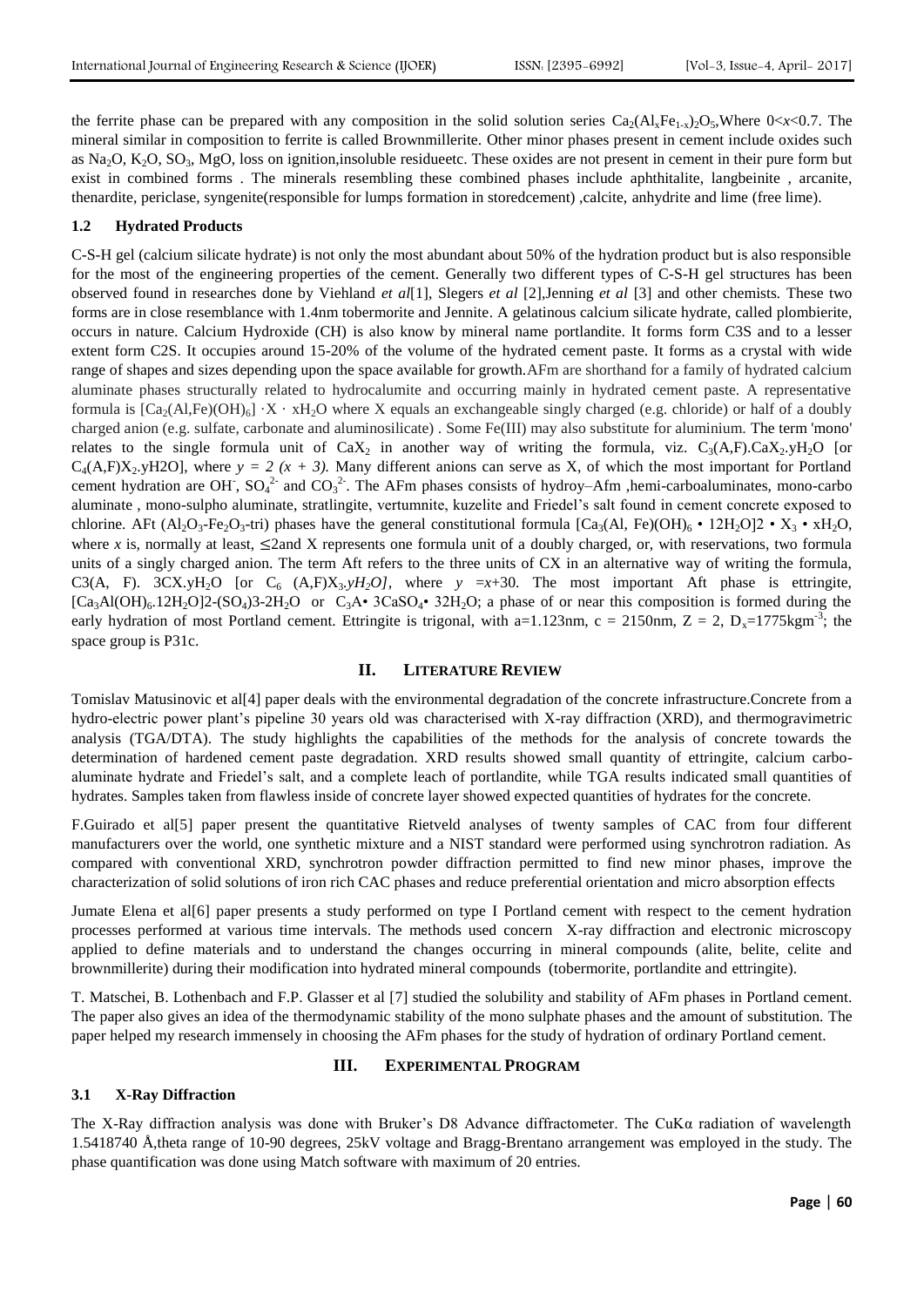## **3.2 Sample Preparation**

About 10 g of cement was taken out of the bag, sieved using 75 microns IS sieve, the amount passing were oven dried at 55C for 10 minutes to remove any absorbed moisture. The cement is then enclosed and sent to the laboratory for XRD testing. 3 samples of the cement were analysed. ASTM C1365-06[8] was also referred. For the hardened cement slurries, the cement cubes were made by adding water required for standard consistence calculated as per IS:4031 Part 4-1988[9], placing in a mould, unmoulded after 24 hours and placing it in the curing tank. The cubes are then taken out of curing tank at their respective ages of curing, surface water was removed by sun drying for about 15 minutes, and then the samples were crushed to smaller bits using ball mill. Samples obtained for ball mill were further crushed and sieved using 75 micron IS sieve. The fine particles passing through 75 micron sieve were further grounded using a mortar and pestle. The ground samples are then enclosed and sent to lab for testing.

The samples for initial and final setting times as per IS 4031,Part 5-1988[10] were prepared in a slightly different manner. The samples were plastic and thus had to be oven dried at 110°C for 15 mins. Rest of the procedure is same only ball mill is not required in this case. The figure below shows an enclosed sample prior to testing. The sampling for compressive test on cement mortar was done as per IS:3535-1986. Phase selected for analysis of cement and hydrated cement pastes are given in Table 1 below. The table also gives the mineral names of the phases. The phase given in the table is chosen carefully and fully represents the various types of cement compounds formed.

| <b>PHASE TYPE</b>                    | <b>PHASE</b>     | <b>MINERAL NAME</b>  | <b>CHEMICAL FORMULAE</b>                                         | <b>CRYSTAL</b><br><b>STRUCTURE</b> |
|--------------------------------------|------------------|----------------------|------------------------------------------------------------------|------------------------------------|
|                                      | <b>ALITE</b>     | Hatrurite(M3)        | 3(CaO).SiO <sub>2</sub>                                          | Monoclinic                         |
|                                      |                  | $T1-C3s$             | 3(CaO).SiO <sub>2</sub>                                          | Triclinic                          |
|                                      | <b>BELITE</b>    | <b>B-C2S/LARNITE</b> | 2(CaO).SiO <sub>2</sub>                                          | Monoclinic                         |
| <b>MAJOR CEMENT</b><br><b>PHASES</b> |                  | Y-C2S/Calcio Olivine | 2(CaO).SiO <sub>2</sub>                                          | Orthorhombic                       |
|                                      |                  | Cubic-Aluminate      | 3(CaO).Al <sub>2</sub> O <sub>3</sub>                            | Cubic                              |
|                                      | <b>ALUMINATE</b> | Orthorhombic-A       | $Al_{5,175}Ca_{8,393}Fe_{0,45}NaO_{875}O_{18}Si_{0,375}$         | Orthorhombic                       |
|                                      |                  | Monoclinic-B         | $Al_6Ca_{8.25}Na_{1.5}O_{18}$                                    | Monoclinic                         |
|                                      |                  | Brownmillerite-A     | $\text{Al}_{0.909}\text{Ca}_{2}\text{Fe}_{1.091}\text{O}_{5}$    | Orthorhombic                       |
|                                      | <b>FERRITE</b>   | Brownmillerite-B     | $Al_{1.346}Ca_{2}Fe_{0.654}O_{5}$                                | Orthorhombic                       |
|                                      |                  | Brownmillerite-C     | AlCa <sub>2</sub> FeO <sub>5</sub>                               | Orthorhombic                       |
|                                      |                  | <b>APHTHITALITE</b>  | $K_3NaO_8S_2$                                                    | Trigonal                           |
|                                      |                  | <b>LANGBEINITE</b>   | $Ca2K2O12S3$                                                     | Cubic                              |
|                                      |                  | <b>THENARDITE</b>    | Na <sub>2</sub> O <sub>4</sub> S                                 | Orthorhombic                       |
|                                      |                  | <b>ARCANITE</b>      | $K_2O_4S$                                                        | Orthorhombic                       |
| <b>MINOR CEMENT</b>                  |                  | <b>GYPSUM</b>        | CaSO <sub>4</sub> .2H <sub>2</sub> O                             | Monoclinic                         |
| <b>PHASES</b>                        |                  | <b>LIME</b>          | CaO                                                              | Cubic                              |
|                                      |                  | <b>ANHYDRITE</b>     | CaSO <sub>4</sub>                                                | Orthorhombic                       |
|                                      |                  | <b>PREICLASE</b>     | MgO                                                              | Cubic                              |
|                                      |                  | <b>CALCITE</b>       | CaCO <sub>3</sub>                                                | Trigonal                           |
|                                      |                  | <b>SYNGENITE</b>     | $CaH2K2O9S2$                                                     | Monoclinic                         |
|                                      |                  | Tobermorite          | $Ca2H3O11Si3$                                                    | Trigonal                           |
|                                      | <b>C-S-H GEL</b> | Jennite              | $Ca9H22O32Si6$                                                   | Triclinic                          |
|                                      |                  | Plombeirite          | $Ca_{2.5}H_{11}O_{12.5}Si_3$                                     | Monoclinic                         |
|                                      |                  | Ettringite           | $Al_2Ca_6H_{64}O5_0S_3$                                          | Trigonal                           |
| <b>HYDRATED</b><br><b>PRODUCTS</b>   | AFt              | Thaumasite           | $CH_{30}Ca3O25SSi$                                               | Hexagonal                          |
|                                      | <b>CH</b>        | Portlandite          | CaH <sub>2</sub> O <sub>2</sub>                                  | Trigonal                           |
|                                      |                  | Hemi Carbo Aluminate | $\overline{C}_{0.25}$ AlCa <sub>2</sub> O <sub>9.5</sub>         | Trigonal                           |
|                                      |                  | Mono Carbo Aluminate | $CH_{22}Al_{2}Ca_{4}O_{20}$                                      | Triclinic                          |
|                                      | Afm              | Stratlingite         | $Al_{2.11}Ca2H_{18}O_{16.25}Si_{1.11}$                           | Trigonal                           |
|                                      |                  | Vertumnite           | Al <sub>2.126</sub> Ca2H <sub>22</sub> O <sub>15.72Si1.434</sub> | Hexagonal                          |

**TABLE 1 PHASES SELECTED FOR ANALYSIS**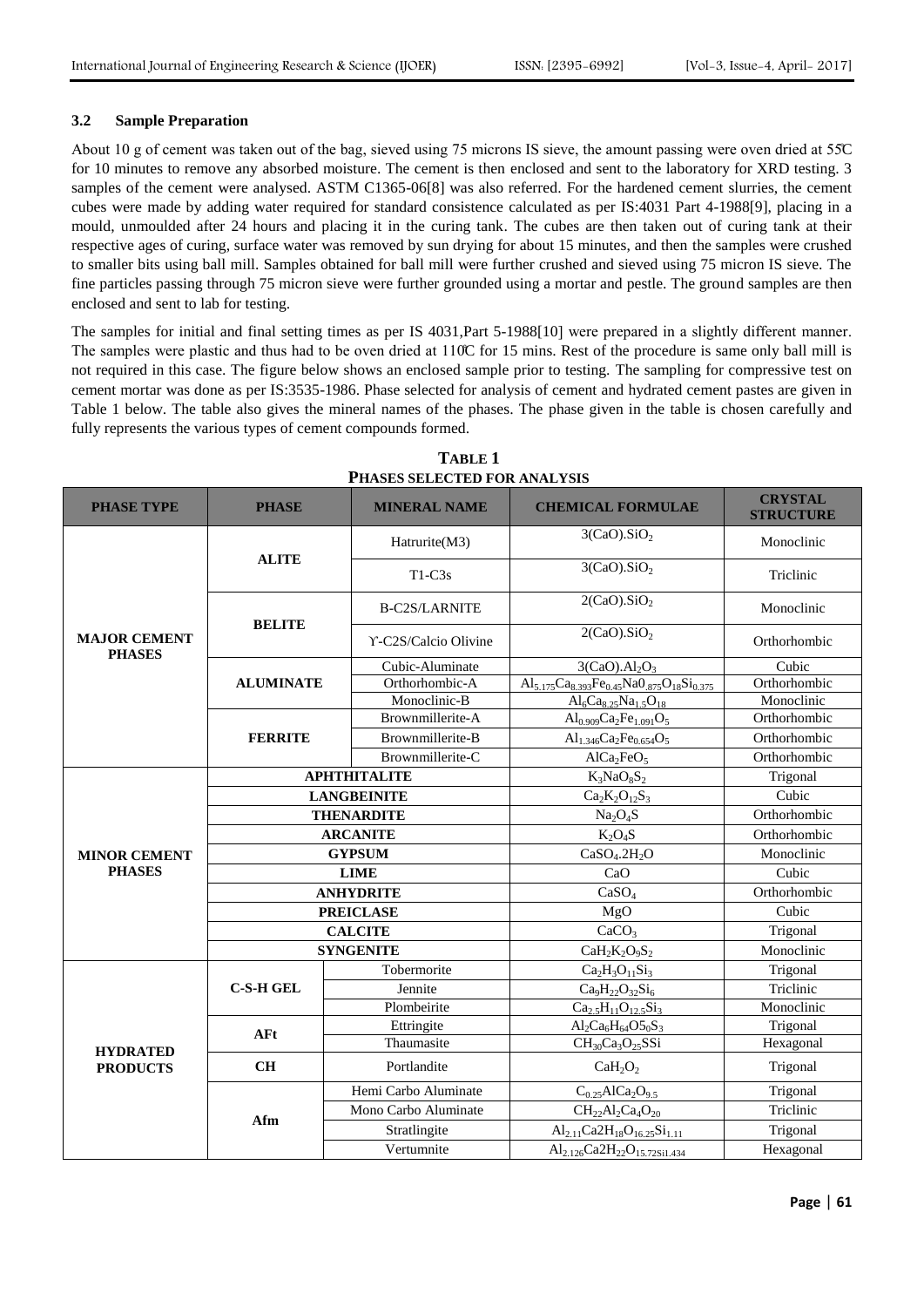### **3.3 Phase Analysis of PPC-FA Based and PPC-FA Based Paste**

The raw xrd patterns are obtained from the D8 advance spectrometer and these raw data is analysed using the Match Software. The software gives output in terms of mass percentages of the selected phases. The results obtained from the software are represented up to two decimal places. The minor phases were also identified and the results are presented in Table 2. The oxide composition of the cement was found out calculated based on the chemical formulae of the selected phases. The chemical requirements for PPC-FA based cement are given in IS 1489-Part 1:2015[11]. Cement parameters like Lime Saturation Factor (LSF), Alumina Ratio (AR), Silica Ratio (SR), Alkali content expressed as Na<sub>2</sub>O equivalent, SO<sub>3</sub> content were obtained. The values of these parameters are given in Table 3.In addition to the above parameters Percentage liquid, Burnability Index and Burnability Factor is obtained. The LSF controls the ratio of alite to belite in the clinker.

A clinker with a higher LSF will have a higher proportion of alite to belite than will a clinker with a low LSF. This determines the potential relative proportions of aluminate and ferrite phases in the clinker. In ordinary Portland cement clinker, the AR is usually between 1 and 4. A high silica ratio means that more calcium silicates are present in the clinker and less aluminate and ferrite. SR is typically between 2.0 and 3.0. The degree of sulphurization for a cement as the ratio between  $C3A_{\text{cubic}}/C3A_{\text{orthofhombic}}$ . The degree of sulphurization depends on the percentage of alkali percent in the cement. The water consumption is greater by orthorhombic C3A and thus its rate of hydration is high.

The phase composition of hydrated cement paste was done for initial setting, final setting,1 day,3 days,7 days,14 days,21 days,28 days and 56 days of curing. The initial and final setting time of the cement was found out to be 55 minutes and 235 minutes obtained as per IS 4031-Part 5-1988.The composition in percentage by mass is given in Table 3 with varying ages of curing .The raw XRD data of samples taken at various ages of curing were analysed using Match software .

The gamma-belite is similar to olivine group which does not participate in hydration and are mostly absent in cement. For the purpose of study, it is included as one of the phases similarly monoclinic and orthorhombic aluminate are rare in cement. The background radiation for different output, diffraction peaks and unidentified peak area is also given below



**IV. RESULTS AND DISCUSSIONS**

**FIGURE 1- PHASE COMPOSITION OF CEMENT**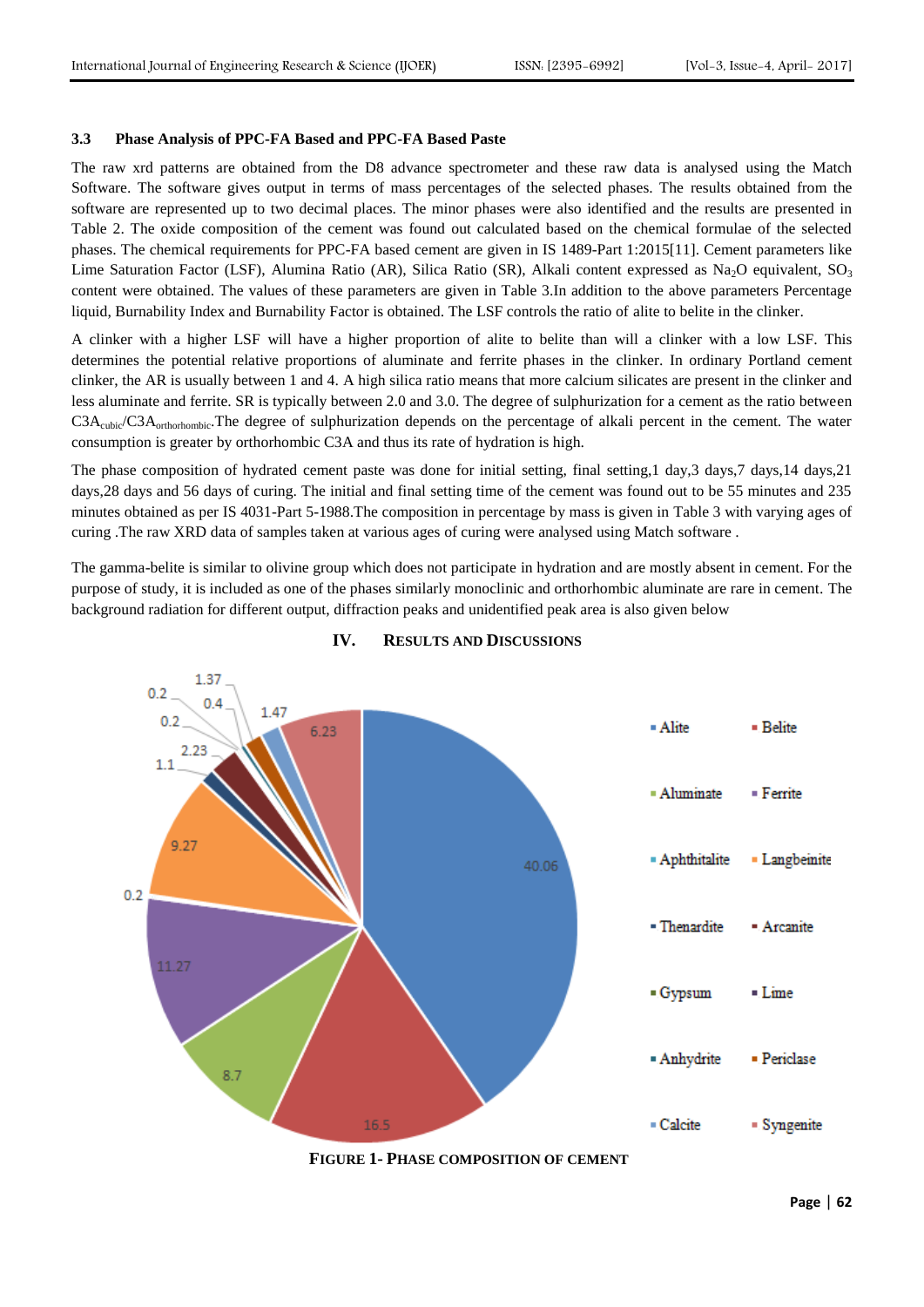| <b>PHASES</b>                          | PERCENTAGE BY MASS | <b>CEMENT PARAMETERS</b>        | <b>VALUES</b> | <b>CODAL</b><br><b>PROVISION</b> |
|----------------------------------------|--------------------|---------------------------------|---------------|----------------------------------|
| Alite $(M_3+T_1)$                      | 40.06              | <b>Lime Saturation</b>          | 1.1           |                                  |
| Belite( $\beta + \gamma$ )             | 16.5               | Factor(LSM)                     |               |                                  |
| <b>Aluminate</b><br>(cubic+ortho+mono) | 8.7                | <b>Alumina Ratio(AR)</b>        | 2.48          |                                  |
| Ferrite                                | 11.27              | <b>Silica Ratio(SR)</b>         | 3.08          |                                  |
| Aphthitalite                           | 0.2                | <b>Magnesia</b>                 | 1.37          | 6                                |
| Langbeinite                            | 9.27               | SO <sub>3</sub>                 | 8.89          | 3                                |
| <b>Thenardite</b>                      | 1.1                | <b>Alkali Content</b>           | 4.38          |                                  |
| <b>Arcanite</b>                        | 2.23               | <b>Percent Liquid</b>           | 28.59         |                                  |
| <b>Gypsum</b>                          | 0.2                |                                 |               |                                  |
| Lime                                   | 0.2                | <b>Burnability Index</b>        | 2.25          |                                  |
| Anhydrite                              | 0.4                |                                 |               |                                  |
| <b>Periclase</b>                       | 1.37               | <b>Burnability Factor</b>       | 14.63         |                                  |
| Calcite                                | 1.47               | <b>Degree of Sulphurization</b> | 0.622         |                                  |
| <b>Syngenite</b>                       | 6.23               |                                 |               |                                  |

**TABLE 2 PHASE COMPOSITION OF CEMENT ALONG WITH CEMENT PARAMETERS**

NOTE:

M3 stands for monoclinic alite and T1 stands for triclinic alite.

 β-C2S stands is also called as larnite and γ-C2S is similar to olivine group and it doesn't participate in hydration and is rarely present in cement.

 Cubic aluminate is similar to Cyclohexa-aluminate, ortho is shorthand for orthorhombic aluminate and mono stands for monoclinic aluminate.

Both monoclinic as well as orthorhombic forms are  $Na<sup>+</sup>$  doped aluminates.

The *Lime Saturation Factor* (LSM) was found out to be 1.1. The LSM limits are not given in IS:1489, Part 1 , 2015.*The Alumina Ratio* (AR) is 4.8,*Silica Ratio* (SR) 3.08, *Magnesia* is 1.37 which is with the limiting value 6 as per standards, *SO<sup>3</sup>* is 8.89 which much greater than that mentioned in the code and the alkali content is 4.38.

# **TABLE 3 OXIDE COMPOSITION OF CEMENT**

| <b>OXIDES</b>                  | <b>MASS PERCENT</b> |
|--------------------------------|---------------------|
| CaO                            | 60.036              |
| SiO <sub>2</sub>               | 15.552              |
| Al <sub>2</sub> O <sub>3</sub> | 3.604               |
| Fe <sub>2</sub> O <sub>3</sub> | 1.45                |
| Na <sub>2</sub> O              | 0.739               |
| $K_2O$                         | 5.529               |
| SO <sub>3</sub>                | 8.892               |
| <b>MgO</b>                     | 1.37                |
| H <sub>2</sub> O               | 1.379               |

The mass percent of M3 alite is 39.2 while for T1alite it is 0.83. The β-C2S is 8.83% and γ-C2S is 7.67%. The mass percent of cubic aluminate is 1.2, ortho-aluminate is 1.93 and mono-aluminate is 7.67.The degree of sulphurization which is the ratio between cubic-C3A to orthorhombic-C3A is 0.622.The smaller the ratio more is the water consumption by aluminates.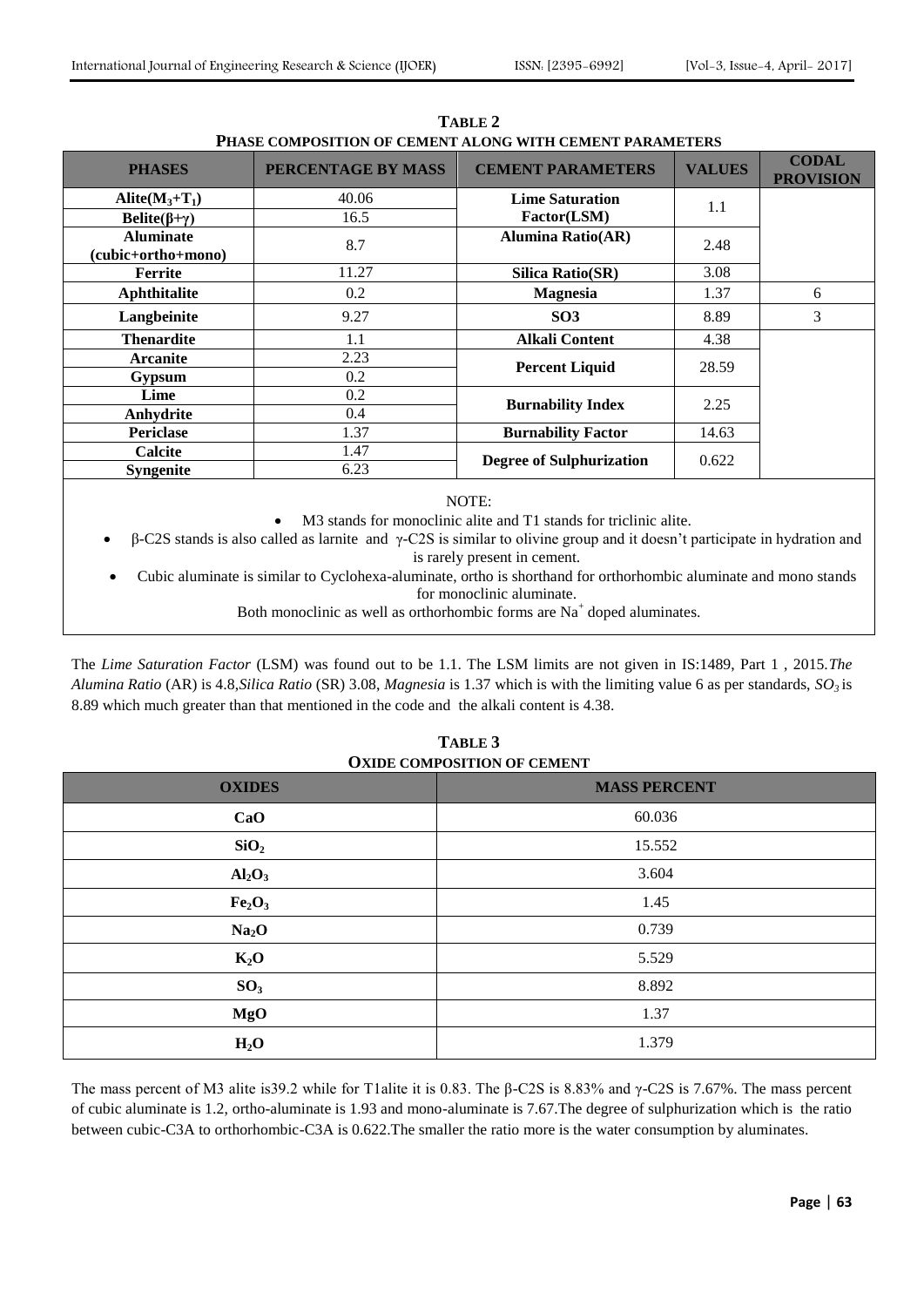|                                                                                       | <b>MINERAL</b><br><b>NAME</b>       | <b>AGE OF CURING (HOURS)</b>       |                   |                  |                  |          |                |                  |                  |                |                |
|---------------------------------------------------------------------------------------|-------------------------------------|------------------------------------|-------------------|------------------|------------------|----------|----------------|------------------|------------------|----------------|----------------|
| <b>PHASES</b>                                                                         |                                     | $\boldsymbol{\theta}^{\textit{l}}$ | $0.916^2$         | $3.916^{3}$      | 24               | 72       | 168            | 336              | 504              | 672            | 1344           |
| <b>Alite</b>                                                                          | $M_3$ -Alite/<br>Hatrurite          | 39.2                               | 7.2               | 7.33             | 9.5              | 7.87     | 3.17           | 5.27             | 2.93             | 3.7            | 1.3            |
|                                                                                       | $T_1$ -Alite                        | 0.83                               | 18.2              | 10.03            | 5.23             | 6.73     | 5.1            | 5.63             | 9.9              | 9.53           | 6.67           |
| <b>Belite</b>                                                                         | $\beta$ -C <sub>2</sub> S o/Larnite | 8.83                               | 1.3               | 1.87             | 1.83             | 0.13     | 5.33           | 3.83             | 3.8              | 0.17           | 0.87           |
|                                                                                       | $\gamma$ -C <sub>2</sub> S /Olivine | 7.67                               | 2.07              | 5.43             | 1.63             | 3.47     | 5.5            | 0.9              | 2.53             | 3.1            | 3.63           |
|                                                                                       | Cubic-a                             | 1.2                                | $\mathbf{0}$      | $\mathbf{0}$     | $\boldsymbol{0}$ | 1.4      | $1.2\,$        | 0.27             | $\boldsymbol{0}$ | 0.33           | 0.33           |
| <i><b>Aluminate</b></i>                                                               | Ortho-b                             | 1.93                               | 13.83             | 8.97             | 17.6             | 7.43     | 7.63           | 8.07             | 7.47             | 10.4           | 7.33           |
|                                                                                       | $Mono-c$                            | 5.57                               | $\Omega$          | $\Omega$         | $\overline{0}$   | $\Omega$ | $\overline{0}$ | $\boldsymbol{0}$ | $\boldsymbol{0}$ | $\overline{0}$ | $\overline{3}$ |
| Ferrite                                                                               | Brownmillerite                      | 11.3                               | 5.07              | 6.03             | 5.77             | 6.57     | 7.23           | 6.23             | 5.97             | 5.33           | 3.8            |
| $C$ -S-H $ GEL$                                                                       | Tobermorite                         | $\boldsymbol{0}$                   | 6.33              | 4.57             | 5.8              | 9.57     | 8.3            | 9.5              | 5.8              | 7.97           | 8.03           |
|                                                                                       | Jennite                             | $\boldsymbol{0}$                   | 19.2              | 23.03            | 21.7             | 21.9     | 19.53          | 24.4             | 21.9             | 18.8           | 24.43          |
|                                                                                       | Plombeirite                         | $\boldsymbol{0}$                   | 5.17              | 8.57             | 5.57             | 10.7     | 8.37           | 9.77             | 10.2             | 9.03           | 4.7            |
|                                                                                       | Ettringite                          | $\boldsymbol{0}$                   | 6.57              | 5.5              | 6.73             | 7.73     | 6.33           | 4.87             | 6.93             | 5.93           | 8.13           |
| Aft                                                                                   | Thaumasite                          | $\overline{0}$                     | 0.23              | 0.4              | 0.3              | 0.37     | 0.37           | 0.33             | 0.3              | 0.33           | $\overline{4}$ |
| CH                                                                                    | Portlandite                         | $\boldsymbol{0}$                   | 0.23              | 0.23             | 2.3              | 0.43     | 3.97           | 5.13             | 6.9              | 6.13           | 3.77           |
|                                                                                       | Hemicarbo-<br>Aluminate             | $\Omega$                           | 0.17              | 0.13             | 0.2              | 0.2      | 0.2            | 0.3              | 0.2              | 0.23           | 1.23           |
| Afm                                                                                   | MonoCarbo-<br>aluminate             | $\overline{0}$                     | 2.7               | 2.77             | 3                | 3.57     | 3.67           | 4.13             | 3.27             | 4.43           | 2.5            |
|                                                                                       | Stratlingite                        | $\overline{0}$                     | $\overline{5.07}$ | $\overline{3.8}$ | $\overline{5.8}$ | 3.93     | 9.03           | 2.27             | 7.63             | 6.83           | 8.07           |
|                                                                                       | $\overline{V}$ ertumnite            | $\Omega$                           | 6.63              | 11.33            | 7.13             | 7.47     | 5.1            | 8.7              | 3.7              | 7.8            | 9.23           |
| <b>Diffraction Peak</b>                                                               |                                     | 98.083                             | 96.33             | 96.333           | 96.3             | 96.3     | 96.11          | 96.12            | 94.8             | 95.1           | 96.035         |
| <b>Background Radiation</b>                                                           |                                     | 1.917                              | 3.67              | 3.667            | 3.67             | 3.66     | 3.887          | 3.88             | 5.17             | 4.85           | 3.965          |
| <b>Unidentified Peak Area</b>                                                         |                                     | 20.823                             | 13.54             | 29.923           | 13.4             | 30.1     | 31.22          | 30.59            | 28.5             | 30.2           | 31.005         |
|                                                                                       |                                     |                                    |                   |                  |                  |          |                |                  |                  |                |                |
| Note:1.Composition of cement,2.Composition for initial set,3.Composition of Final set |                                     |                                    |                   |                  |                  |          |                |                  |                  |                |                |

**TABLE 4 PHASE DATAS IN MASS PERCENTAGE WITH AGE OF CURING**

The Jennite phase has maximum percentage by mass in the C-S-H group, the ettringitic is the dominant phase in Aft group and the Stantlingitic and Vertumnite phases comprised almost 85% of the Afm phase for most of the ages of curing.



**FIGURE 2- VARIATION OF PHASES WITH AGE OF CURING**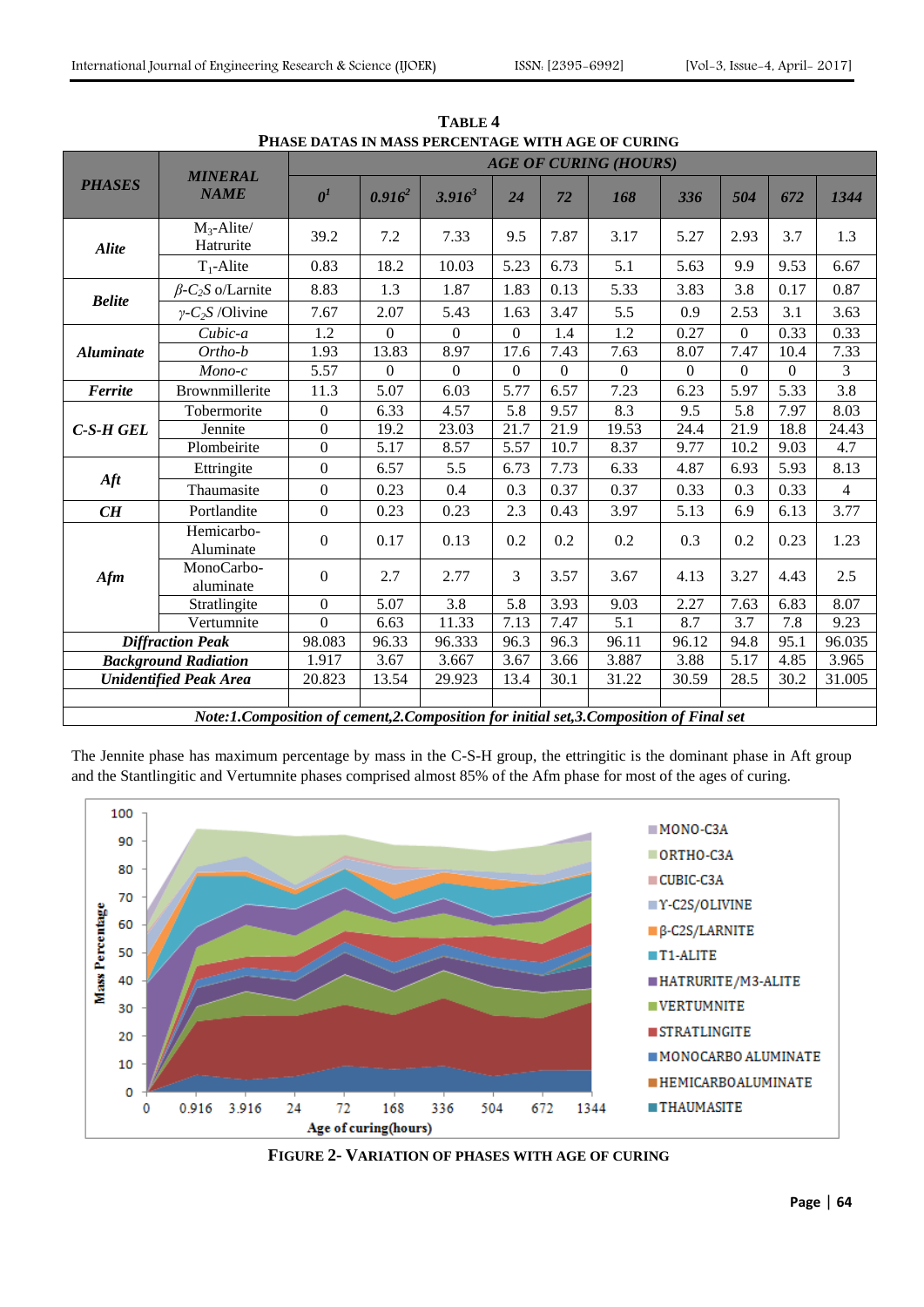The maximum value of C-S-H was obtained on 14 days of curing about 13.67% (Tobermorite  $= 8.03$ %, Jennite  $= 24.43\%$ and Plombierite = 47%) by mass. The maximum value of Aft is 12.13 % (Ettringite = 8.13 % and Thaumasite = 4%) by mass on 56 days of curing. Calcium Hydroxide CH is maximum on 21 days of curing which is 6.9 % by mass and Afm phase was maximum on 56 days of curing and its value is 21.03% (Hemicarbo aluminate  $= 1.23$ %, Monocarbo aluminate  $= 2.5$ %, Stratlingite =  $8.07\%$  and Vertumnite =  $9.28\%$  ) by mass.

| IITDKAIION INDEA VAKIATION WITH INTEKVALS OF 7 DATS. |            |            |            |            |  |  |  |  |
|------------------------------------------------------|------------|------------|------------|------------|--|--|--|--|
| <b>HI</b> (Hydration<br>Index)                       | 1st 7 days | 2nd 7 days | 3rd 7 days | 4th 7 days |  |  |  |  |
| $C-S-H$                                              | 0.215      | 0.044      | $-0.035$   | $-0.013$   |  |  |  |  |
| Aft                                                  | 0.04       | $-0.009$   | 0.012      | $-0.006$   |  |  |  |  |
| <b>CH</b>                                            | 0.024      | 0.007      | 0.011      | $-0.005$   |  |  |  |  |
| Afm                                                  | 0.107      | $-0.015$   | $-0.004$   | 0.027      |  |  |  |  |
| <b>Hydrated Products</b>                             | 0.386      | 0.027      | $-0.016$   | 0.003      |  |  |  |  |

**TABLE 5 HYDRATION INDEX VARIATION WITH INTERVALS OF 7 DAYS.**

The *Hydration Index* (HI) is a parameter used in tis paper to define the rate of increase of phase percentages divided by the duration of 168 hours or 7 days. The HI has units *% by mass/hr* .HI also denotes the slope of curve drawn between mass percent of phases with age of curing at 168 hours of intervals. This parameter gives the slope of plot between mass percentages of phases with age of curing in hours. The Hydration Index(HI) is the most for  $1<sup>st</sup>$  7 days which is around 0.386 and the second most is during the  $2<sup>nd</sup> 7$  days of 0,027. In the  $3<sup>rd</sup> 7$  days the HI is -0.016 which can be attributed due to fall in HI of C-S-H by -0.035 and fall in HI of Afm by  $-0.004$ . During the  $4<sup>th</sup>$  7 days, there is a marginal increase of 0.003 in the HI of the hydration products. This is due to decrease in HI of C-S-H by -0.013,Aft by -0.006,CH by -0.005 and increase of HI by Afm by 0.027.



**FIGURE 3-VARIARTION OF MAJOR PHASES WITH AGE OF CURING**

The Figure 3 shows the variation of four major phases with the age of curing as the hydration progresses. The curves for Alite, Belite and Aluminate shows a zig-zag pattern which the Ferrite phase shows a very little variation minimum being - 0.26 and maximum being -6.2 during initial setting.

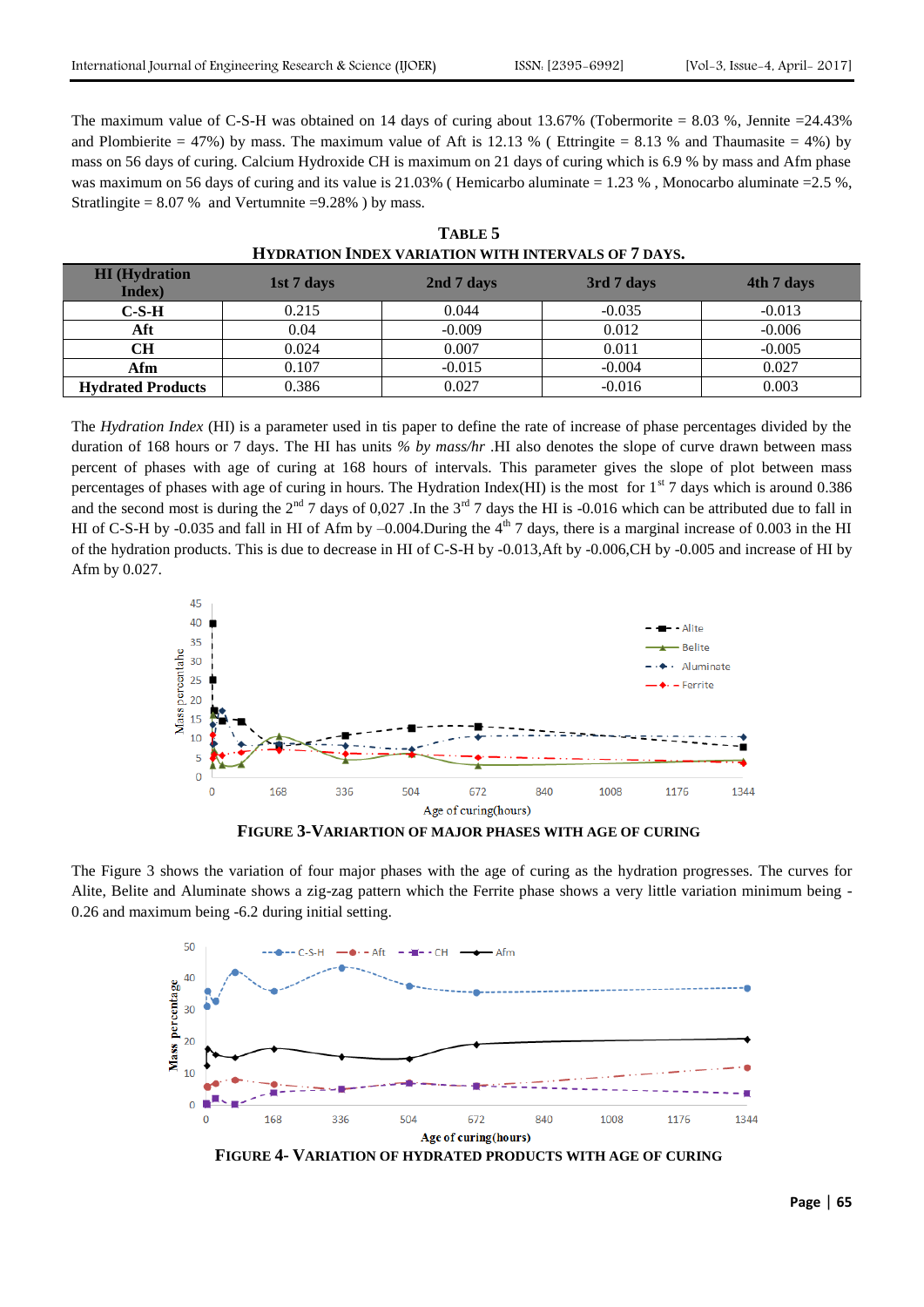In the Figure 4, the hydration products vary rather randomly with age of curing. The most of the calcium hydroxide in lost by leaching of the sample when in water. The C-S-H gel at the end of 56 days of curing comprises of 37% of the products while there has been a jump in Aft percentage during this phase of 5.87 which is nearly its double. Afm value saw a marginal rise of 1.27 but its composition in quite high as compared to Aft. After 21 days of hydration the plot of Afm and Aft is more like a mirror image upto 56 days of curing with Afm increasing at a HI 0.027 while Aft decreasing an HI of -0.006 from 21days to 28 days.



**FIGURE 5- TOTAL HYDRATION PRODUCTS FORMED WITH AGE OF CURING**

There is a decrease in hydration products on day 1 by 3.033% (C-S-H=-8.65%  $\downarrow$ ,Afm=-10.54%  $\downarrow$ , Aft = 19.15%  $\uparrow$  and CH=900%  $\hat{}$ ),on day 7 by 1.608% (C-S-H=-14.28%  $\hat{}$ ,Aft=-17.28%  $\hat{}$ ,CH = 823.26 %  $\hat{}$  and Afm = 18.66%  $\hat{}$ ) and on day 21 by -3.746% (C-S-H = -13.28%  $\downarrow$ , Aft=39.04%  $\uparrow$ , CH= 34.5%  $\uparrow$  and Afm= -3.9%  $\downarrow$ ).

The variation of the total mass percent of hydration products in given in Figure 5 **.**The most of the products are formed during initial setting as this is the phase of maximum heat release. The percentage increase in hydration products form initial set to final set which is about 18.527%.

The percentages are obtained taking products formed during the initial set as reference. The  $2<sup>nd</sup>$  most and  $3<sup>rd</sup>$  most increase was observed during period of 1 day to 3 days of 12.701 and 9.844% during 28 to 56 days. At the end of 56 days of curing the total amount of hydration products formed is 74.09% which comprises of 37.16% C-S-H , 12.13% Aft , 5.77% CH and 21.03% Aft. At the time of initial setting the total amount of hydration products were 50.9%.



A parameter called *Strength Index* (SI) was used which gives the rate of increase in strength of the cement during the period of 168 hours or 7 days. Thus, the strength index is calculated by considering the compressive strengths obtained during the course of 1-7 days, 7-14 days, 14-21 days and 21-28 days dividing by 168 hrs. The unit being  $MPa/hr$ . The SI for the 1<sup>st</sup> 7 days is 0.123,  $2^{nd}$  7 days is 0.022,  $3^{rd}$  7 days is 0.015 and for the 4<sup>th</sup> 7 days is 0.01756.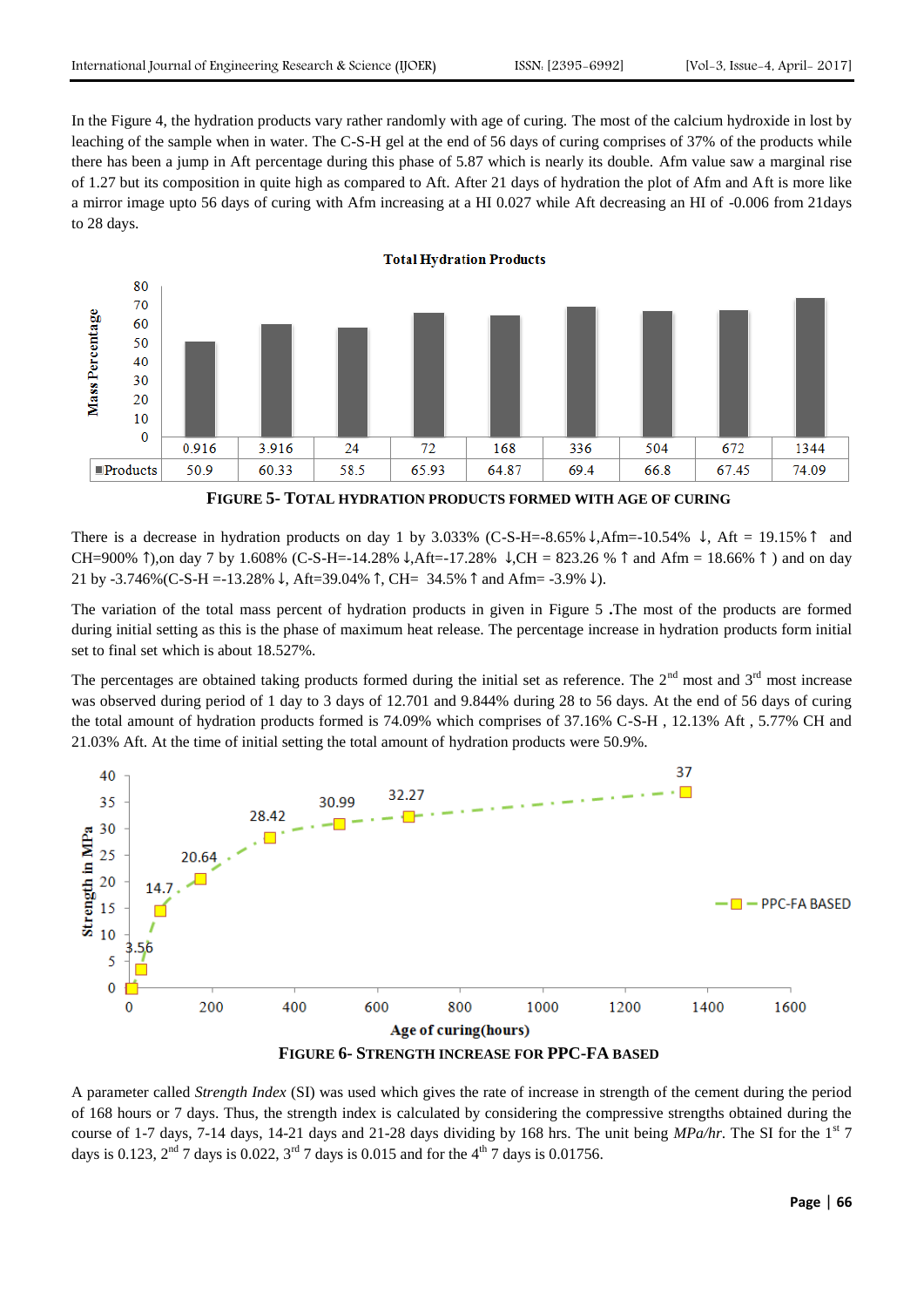**TABLE 5 SI VARIATION WITH INTERVALS IN 168 HRS.**

| CT/G4<br>Index.MPa/hr)<br>. AStre | l st |        | davs<br>ort |        |
|-----------------------------------|------|--------|-------------|--------|
| $PPC$ - $FA$<br>Paste             | 1228 | 0.0463 | 0.0153      | 0.0076 |

The maximum increase in strength was obtained during the period 1 day to 3 days of about 312.92% followed by 40.41% during the period 3 days to 7 days and 37.39% during 7 days to 14 days.



**FIGURE 7- PERCENTAGE INCREASE IN STRENGTH WITH AGE OF CURING**



**FIGURE 8- COMPARISON BETWEEN SI AND HI FOR PPC- FA BASED.**

The unhydrated products percentages include, Alite=7.97%, Belite =  $4.5\%$ , Aluminate =  $10.66\%$  (the cubic aluminate is around 0.33% which the orthorhombic aluminate is 7.33% and monoclinic aluminate is 3%).The Figure: shows the plot between values for HI and SI with the interval of 168 hrs. The curves meet somewhere in between 7 and 14 days.

## **V. CONCLUSION**

The *Lime Saturation Factor* (LSM) was found out to be 1.1. *The Alumina Ratio* (AR) is 4.8, *Silica Ratio* (SR) 3.08, *Magnesia* is 1.37 which is with the limiting value 6 as per standards,  $SO_3$  is 8.89 which much greater than that mentioned in the code and the alkali content is 4.38. The degree of sulphurization is about 0.62 at MgO content of 1.37.

The HI is the most for 1<sup>st</sup> 7 days which is around 0.386 and the second most is during the  $2<sup>nd</sup>$  7 days. In the 3<sup>rd</sup> 7 days the HI is -0.16 which can be attributed due to fall in HI of C-S-H by -0.035 and fall in HI of Afm by  $-0.004$ . During the  $4<sup>th</sup>$  7 days, there is a marginal increase of 0.003 in the HI of the hydration products. This is due to decrease in HI of C-S-H by -0.013,Aft by -0.006,CH by -0.005 and increase of HI by Afm by 0.027.

There is a decrease in hydration products on day 1 by 3.033%, on day 7 by 1.608% and on day 21 by -3.746%. The most of the products are formed during initial setting as this is the phase of maximum heat release. The percentage increase in hydration products form initial set to final set which is about 18.527%.